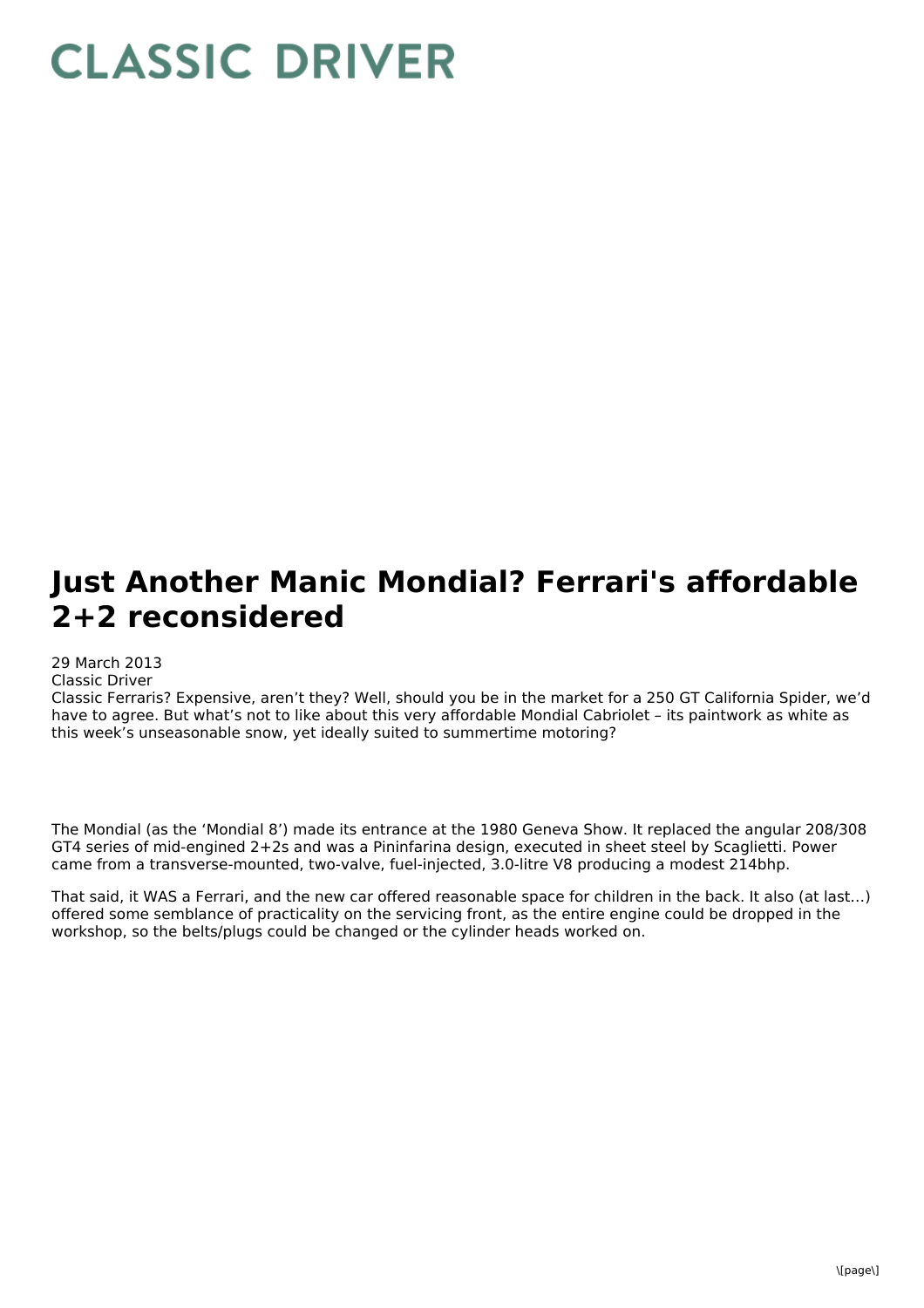

In 1982, a *Quattrovalvole* or 'QV' engine was introduced with four-valve heads. Power was now 240bhp. In later years the capacity rose to 3.2 litres (266bhp) and then 3.4 litres for the final 'Mondial t', a radically re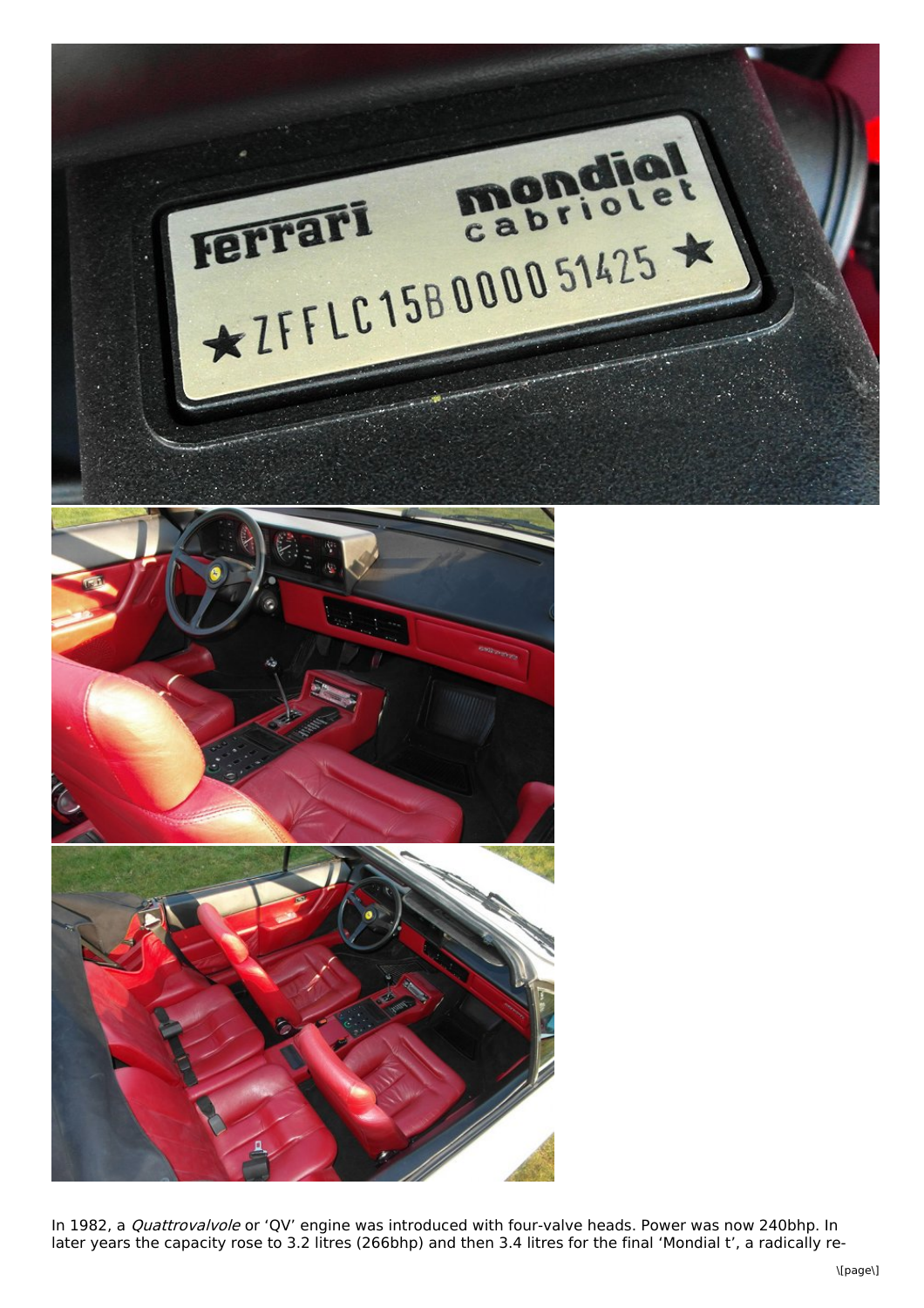engineered model with longitudinal-mounted engine and a transverse gearbox. With optional semi-automatic transmission, electronically switchable suspension and power steering, this final evolution of the Mondial was quite different from the car that had made its debut at Geneva eight years before.

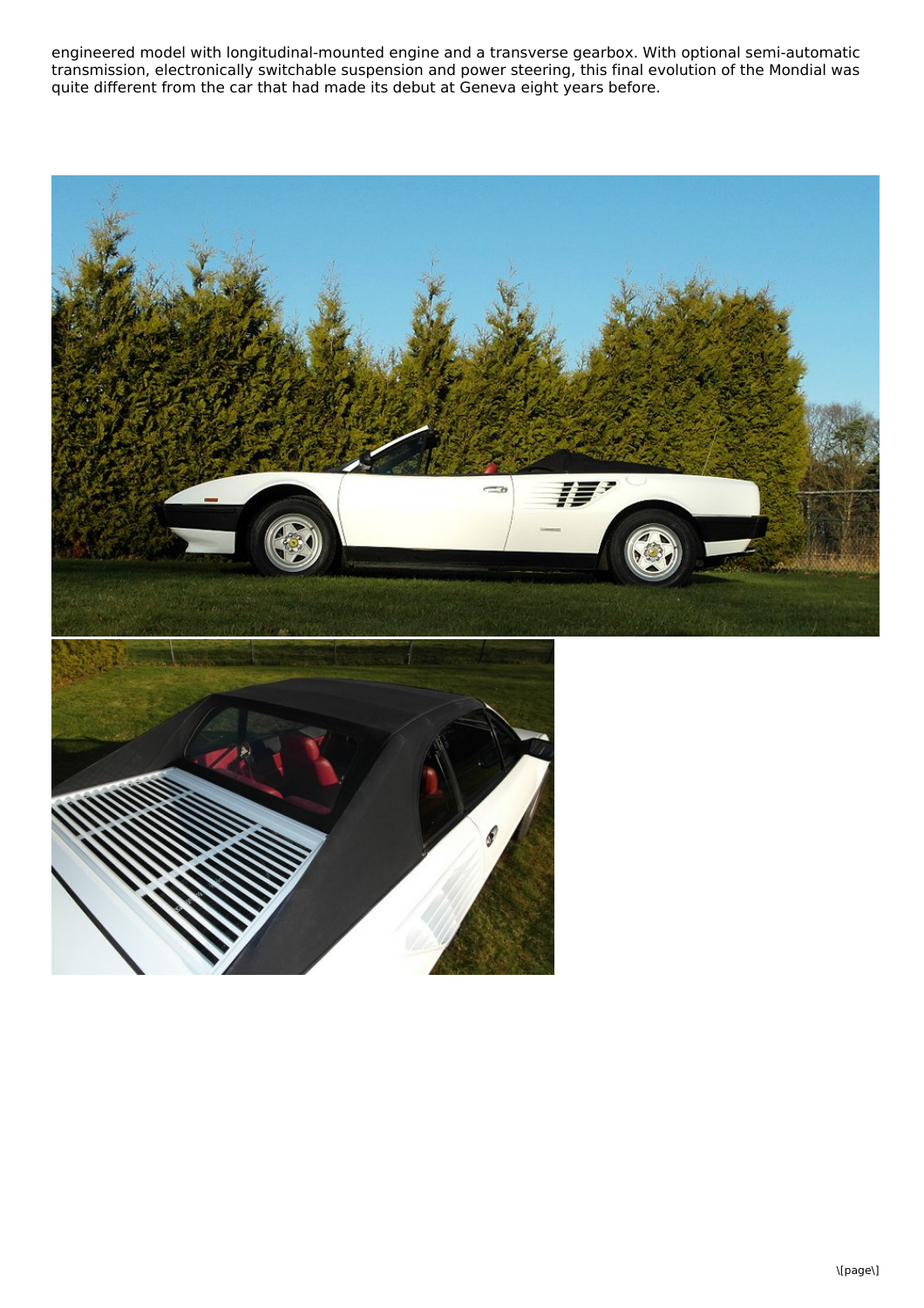

But back to the attractive car you see here. A Cabriolet version had been introduced in 1983, still with the characteristic 'flying buttress' sail panels. It proved a popular model, offering totally open-air motoring, 2+2 seating and the famous V8 Ferrari 'wail' when exploring the upper segment of the rev-counter.

They weren't all produced in red, and this white-with-red-hide example was built in 1984 and would make a striking addition to any holiday home garage.



#### **Related Links**

You can find out more about this Ferrari [Mondial](http://www.classicdriver.com/uk/find/4100_results.asp?lCarID=1868202) by contacting Classic Driver dealer [Retrolegends](http://www.classicdriver.com/uk/find/4200_results.asp?lDealerID=12063) BV

Around 500 modern and classic Ferraris can be found in the Classic Driver [Marketplace](http://www.classicdriver.com/uk/find/4100_results.asp?lManufacturer=10042)